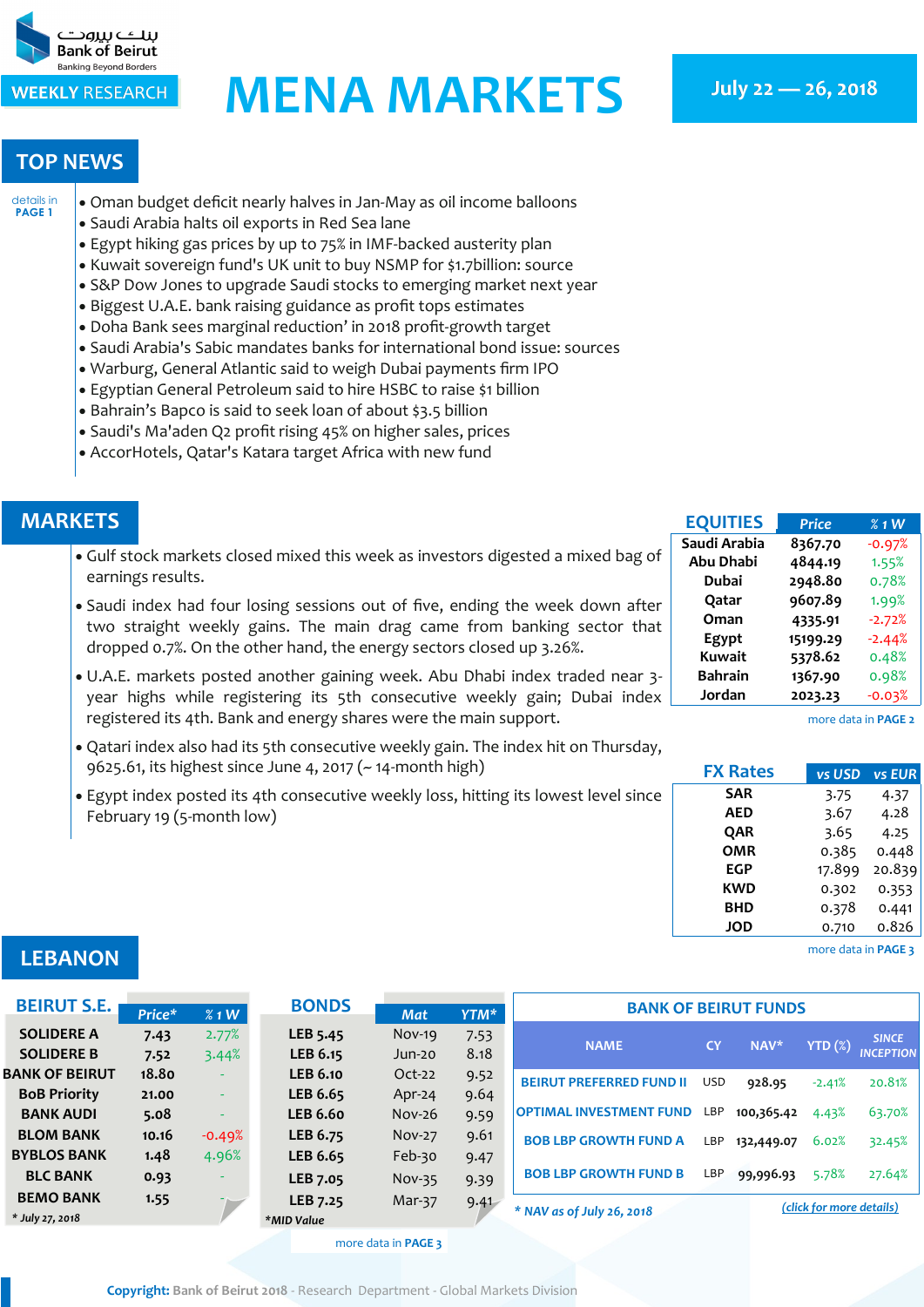#### <span id="page-1-0"></span>**TOP NEWS**

#### **Oman budget deficit nearly halves in Jan-May as oil income balloons**

Oman's state budget deficit nearly halved in the first five<br>months of this year as higher oil prices boosted export<br>revenues sharply and a corporate tax hike took effect, figures<br>released by the official statistics agency

#### **Saudi Arabia halts oil exports in Red Sea lane**

Saudi Arabia said on Thursday it was suspending oil shipments<br>through a strategic Red Sea lane after Yemen's Iran-aligned<br>rebels attacked two tankers in the waterway, underscoring<br>the risk of an escalation in tensions in t Europe.

## **Egypt hiking gas prices by up to 75% in IMF-backed austerity plan**

Egypt said on Saturday it was raising the price of natural gas<br>for home and commercial use by up to 75%, the latest move in<br>an IMF-backed austerity programme that has left many<br>Egyptians struggling to make ends meet. The i

#### **Kuwait sovereign fund's UK unit to buy NSMP for \$1.7billion: source**

(Reuters) The British infrastructure arm of Kuwait's sovereign<br>wealth fund has agreed to buy oil and gas pipeline firm North<br>Sea Midstream Partners (NSMP) for around 1.3 billion pounds<br>(\$1.7 billion) from ArcLight Capital,

#### **S&P Dow Jones to upgrade Saudi stocks to emerging market next year**

Global equity index compiler S&P Dow Jones Indices will<br>upgrade Saudi Arabia's bourse to emerging market status<br>from a stand-alone market next year, becoming the latest in a<br>series of index firms to promote Riyadh. S&P Dow

#### **Biggest U.A.E. bank raising guidance as profit tops estimates**

(Bloomberg) First Abu Dhabi Bank PJSC raised its profit and<br>loan growth forecasts for the year after reporting a 19% jump<br>in second-quarter profit. The biggest lender in the United Arab<br>Emirates expects profit to climb as

#### **Doha Bank sees marginal reduction' in 2018 profit-growth target**<br>(Bloomberg) Doha Bank QSC expects a "marginal reduction"

(Bloomberg) Doha Bank QSC expects a "marginal reduction" in its profit-growth target this year and looking at its dividend<br>policy as the lender takes additional provisions amid a regional<br>standoff, its chief executive officer said. "Our regression in<br>terms of profitability is a

#### **Saudi Arabia's Sabic mandates banks for international bond issue: sources**

(Reuters) Saudi Arabian conglomerate Sabic has hired banks<br>for an international bond offering, according to sources. The<br>timing and nature of the trade remain to be seen, given news<br>that state-owned oil company Saudi Aramc

#### **Warburg, General Atlantic said to weigh Dubai payments firm IPO**

(Bloomberg) Private equity firms Warburg Pincus and General<br>Atlantic are exploring an initial public offering for their stake in<br>the Middle Eastern payment-processing business Network<br>International, according to people wit

#### **Egyptian General Petroleum said to hire HSBC to raise \$1 billion**

(Bloomberg) Egypt's national oil company is working with<br>HSBC Holdings PIc to raise a \$1 billion loan, according to<br>Beople with knowledge of the deal. Egyptian General<br>Petroleum Corp. plans to raise the funds via a special

#### **Bahrain's Bapco is said to seek loan of about \$3.5 billion**

(Bloomberg) State-run Bahrain Petroleum Co. asked banks to submit bids to participate in a loan of about \$3.5 billion by the end of next week that will be used to extend capacity at its only refinery, according to people w

#### **Saudi's Ma'aden Q2 profit rising 45% on higher sales, prices**

Saudi Arabian Mining Co (Ma'aden), the Gulf's largest miner, posted a 45.3% jump in second-quarter net profit on Thursday, in part due to a rise in sales of gold, alumina and ammonium phosphate fertilizer. The firm made a

#### **AccorHotels, Qatar's Katara target Africa with new fund**

AccorHotels is joining forces with Qatar's Katara Hospitality to create a \$1 billion fund to invest in sub-Sahara Africa, Europe's biggest hotels operator said on Monday. Rivals Hilton Worldwide Holdings Inc and Hyatt Hote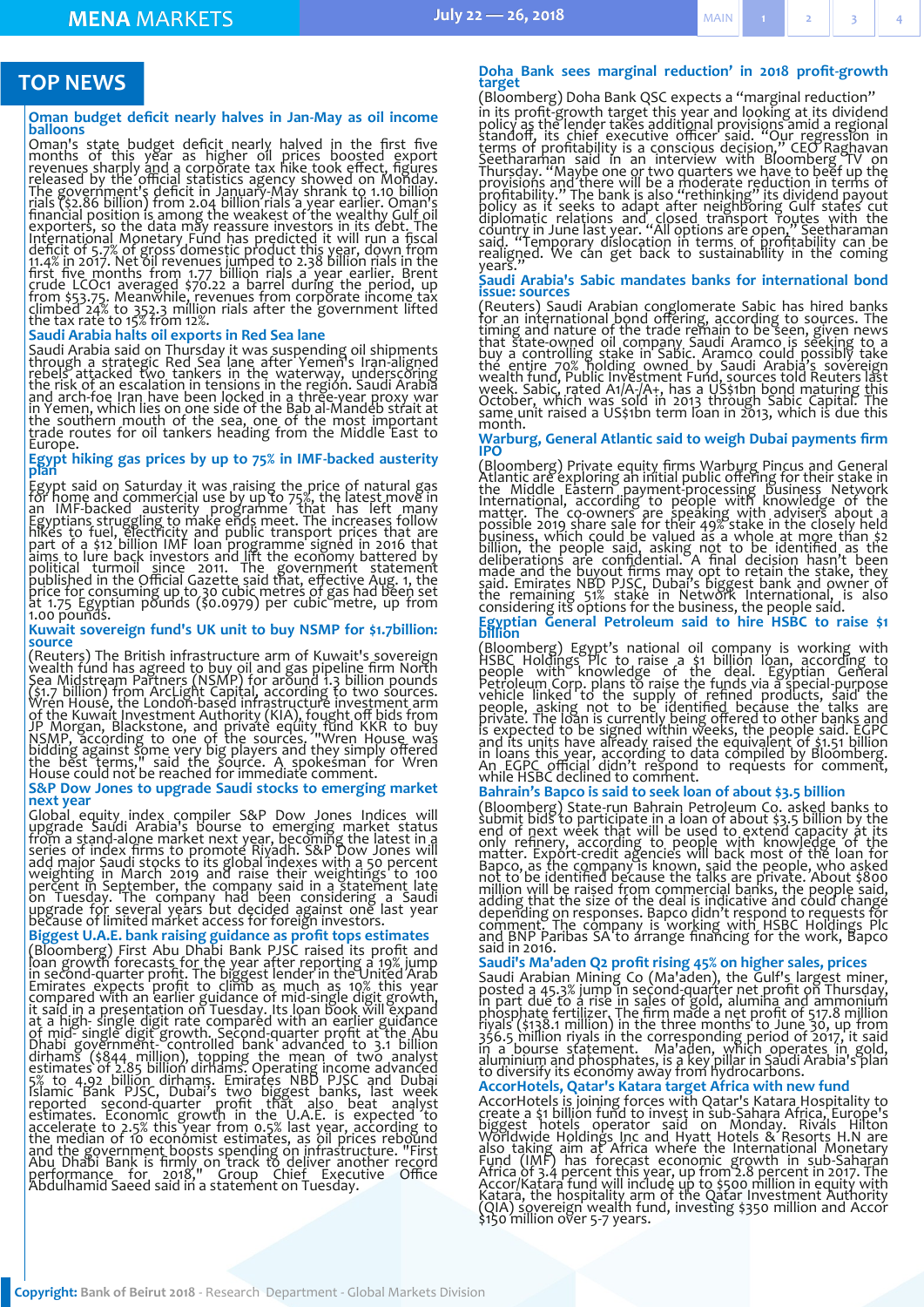### <span id="page-2-0"></span>**EQUITIES**

|      |                               |     | <b>Price</b> | As at     | $\Delta$ 1 W NET | $\Delta$ 1 W % | <b>High</b> | Low       |
|------|-------------------------------|-----|--------------|-----------|------------------|----------------|-------------|-----------|
| 发发测测 | <b>TADAWUL ALL SH INDEX</b>   | SA  | 8367.70      | $26$ -Jul | $-82.27$         | $-0.97%$       | 8,502.92    | 8,346.79  |
|      | <b>ADX GENERAL INDEX</b>      | UA  | 4844.19      | $26$ -Jul | 74.10            | 1.55%          | 4,861.60    | 4,738.53  |
|      | <b>DFM GENERAL INDEX</b>      | UA  | 2948.80      | 26-Jul    | 22.76            | 0.78%          | 2,954.98    | 2,911.81  |
|      | <b>QE Index</b>               | QA  | 9607.89      | 26-Jul    | 187.22           | 1.99%          | 9,625.61    | 9,301.08  |
|      | MSM <sub>30</sub> Index       | OM  | 4335.91      | 26-Jul    | $-121.21$        | $-2.72%$       | 4,448.28    | 4,331.60  |
|      | EGX 30 INDEX                  | EG  | 15199.29     | $26$ -Jul | $-379.44$        | $-2.44%$       | 15,559.27   | 15,091.50 |
|      | <b>KUWAIT PREMIER Index</b>   | KW. | 5378.62      | $26$ -Jul | 25.60            | 0.48%          | 5,378.62    | 5,335.10  |
|      | <b>BB ALL SHARE INDEX</b>     | BН  | 1367.90      | $26$ -Jul | 13.24            | 0.98%          | 1,370.07    | 1,348.44  |
|      | <b>AMMAN SE GENERAL INDEX</b> | JO  | 2023.23      | $26$ -Jul | $-0.64$          | $-0.03%$       | 2,026.73    | 2,012.78  |

#### **TOP MOVERS**

| <b>GAINERS</b>          |                                     |    |        |  |  |  |  |  |
|-------------------------|-------------------------------------|----|--------|--|--|--|--|--|
| $\blacksquare$          | EGYPT KUWAIT HOLDING CO SAE         | EG | 86.67% |  |  |  |  |  |
| $\overline{2}$          | KUWAIT HOTELS SAK                   | ΚU | 41.27% |  |  |  |  |  |
| $\overline{\mathbf{3}}$ | ALUMINIUM BAHRAIN BSC               | BJ | 39.25% |  |  |  |  |  |
| 4                       | <b>HEAVY ENGINEERING AND SHIP B</b> | ΚU | 19.66% |  |  |  |  |  |
| 5                       | AQAR REAL ESTATE INVESTMENTS        | ΚU | 16.95% |  |  |  |  |  |
| 6                       | UMM AL QAIWAIN GENERAL INVES        | ΚU | 16.39% |  |  |  |  |  |
| 7                       | NATIONAL CONSUMER HOLDING CO        | KU | 15.56% |  |  |  |  |  |
| 8                       | <b>TAKAFUL EMARAT INSURANCE</b>     | UA | 15.20% |  |  |  |  |  |
| 9                       | AMWAL INTERNATIONAL INVESTME        | KU | 12.50% |  |  |  |  |  |
| 10                      | ARAB POLVARA SPINNING & WEAV        | EG | 9.80%  |  |  |  |  |  |

#### **LOSERS**

| KU -38.46% |
|------------|
| KU -31.96% |
| SR -26.44% |
| KU -20.76% |
| OM -18.46% |
| EG -17.55% |
| EG -15.94% |
| SR -15.25% |
| $-13.40%$  |
|            |

#### **TOP MARKET CAPS**

| $\blacksquare$          | SAUDI BASIC INDUSTRIES CORP      | SR  | 0.15%    |
|-------------------------|----------------------------------|-----|----------|
| $\overline{2}$          | SAUDI TELECOM CO                 | SR  | $-0.91%$ |
| $\overline{\mathbf{3}}$ | QATAR NATIONAL BANK              | QA  | 3.65%    |
| 4                       | <b>EMIRATES TELECOM GROUP CO</b> | UA  | 0.00%    |
| 5                       | AL RAJHI BANK                    | SR. | 1.02%    |
| 6                       | NATIONAL COMMERCIAL BANK         | SR  | -2.39%   |
| 7                       | SAUDI ELECTRICITY CO             | SR  | $-2.95%$ |
| 8                       | <b>INDUSTRIES QATAR</b>          | QA  | 2.07%    |
| 9                       | DP WORLD LTD                     | UA. | $-2.13%$ |
| 10                      | SAUDI ARABIAN MINING CO          | SR  | $-1.03%$ |

### **TOP TRADING VOLUMES (WEEKLY AVG)**

|                         | (in MILLIONS)                |           |       |
|-------------------------|------------------------------|-----------|-------|
| П                       | CITADEL CAPITAL SAE          | EG        | 47.26 |
| $\overline{2}$          | DRAKE & SCULL INTERNATIONAL  | UA        | 24.66 |
| $\overline{\mathbf{3}}$ | ALINMA BANK                  | SR        | 21.65 |
| 4                       | PORTO HOLDING SAE            | EG        | 20.84 |
| 5                       | SAUDI KAYAN PETROCHEMICAL CO | <b>SR</b> | 20.44 |
| 6                       | ORASCOM TELECOM MEDIA AND TE | EG        | 19.64 |
| 7                       | AMER GROUP HOLDING           | EG        | 11.52 |
| 8                       | DANA GAS                     | UA        | 9.20  |
| q                       | EGYPTIAN RESORTS CO          | FG        | 8.66  |
| 10                      | AHLI UNITED BANK B.S.C       | B J       | 8.63  |

### **TOP SECTORS MOVERS** *(where index is officially priced)*

|          | <b>ABU DHABI</b>         |          |
|----------|--------------------------|----------|
| 3.26%    | <b>ADX Banks</b>         | 2.49%    |
| 1.70%    | ADX Fin Sys & Investment | 2.32%    |
| $-0.42%$ | <b>ADX Energy</b>        | 2.26%    |
| $-5.84%$ | <b>ADX Real Estate</b>   | $-0.94%$ |
| $-4.66%$ | ADX Consumer Staples     | 0.00%    |
| $-4.63%$ | <b>ADX Services</b>      | 0.57%    |
|          |                          |          |

**Copyright: Bank of Beirut 2018** - Research Department - Global Markets Division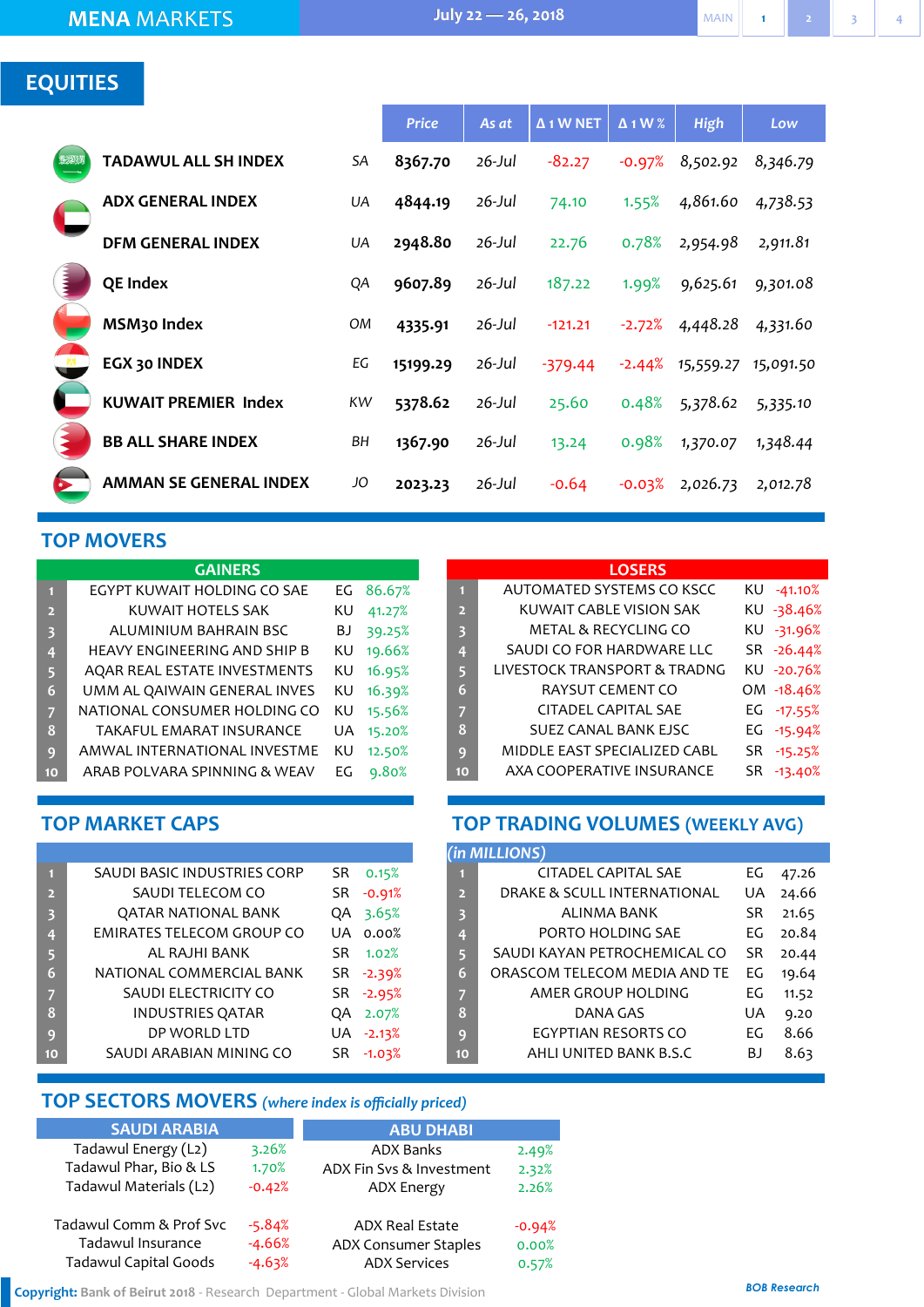<span id="page-3-0"></span>

|              | <b>MENA MARKETS</b>           |            | July 22 - 26, 2018 |            |            |            |             |            |  |  |
|--------------|-------------------------------|------------|--------------------|------------|------------|------------|-------------|------------|--|--|
|              | <b>CURRENCIES</b> Cross Rates |            |                    |            | R          |            |             | O          |  |  |
|              |                               |            | <b>USD</b>         | <b>EUR</b> | <b>GBP</b> | <b>AUD</b> | <b>JPY*</b> | <b>CHF</b> |  |  |
| <b>BIENN</b> | Saudi Riyal                   | <b>SAR</b> | 3.75               | 4.37       | 4.92       | 2.77       | 29.66       | 3.77       |  |  |
|              | <b>UAE Dirham</b>             | <b>AED</b> | 3.67               | 4.28       | 4.82       | 2.71       | 30.28       | 3.69       |  |  |
|              | Qatari Riyal                  | <b>QAR</b> | 3.65               | 4.25       | 4.79       | 2.69       | 30.46       | 3.67       |  |  |
|              | Omani Riyal                   | <b>OMR</b> | 0.385              | 0.448      | 0.505      | 0.284      | 288.99      | 0.387      |  |  |
| $\mathbf{X}$ | <b>Egyptian Pound</b>         | <b>EGP</b> | 17.899             | 20.839     | 23.468     | 13.205     | 6.21        | 18.008     |  |  |
|              | <b>Kuwaiti Dinar</b>          | <b>KWD</b> | 0.302              | 0.353      | 0.397      | 0.223      | 367.29      | 0.305      |  |  |
|              | <b>Bahraini Dinar</b>         | <b>BHD</b> | 0.378              | 0.441      | 0.496      | 0.279      | 293.88      | 0.380      |  |  |
|              | Jordanian Dinar               | <b>JOD</b> | 0.710              | 0.826      | 0.930      | 0.523      | 156.75      | 0.714      |  |  |

**Thursday's closing prices are used to calculate the cross rates**

**USD/EUR/GBP/AUD/CHF are base currencies**

### **BONDS**

### **Sovereign Eurobonds (USD)**

**LEBANON Maturity Range (yrs) Country Maturity YTM** *0 - 1* DUBAI Dec-18 2.82 DUBAI Feb-19 2.88 ABU DHABI Apr-19 2.54 QATAR Apr-19 2.60 *1 - 2* QATAR Jan-20 3.14 *2 - 4* DUBAI Oct-20 3.52 ABU DHABI May-21 3.32 QATAR Jun-21 3.45 DUBAI Jun-21 3.75 QATAR Jan-22 3.57 *4 - 7* ABU DHABI Oct-22 3.48 QATAR Jan-23 3.55 DUBAI Mar-25 4.44 *7 - 10* ABU DHABI May-26 3.78 QATAR Jun-26 3.89 ABU DHABI Oct-27 3.82 *10 - 30* QATAR Jun-30 4.45 QATAR Jan-40 4.79 QATAR Jan-42 4.79 DUBAI Jan-43 5.43 QATAR Jun-46 4.68 ABU DHABI Oct-47 4.43 **Maturity Range (yrs) Maturity YTM** *0 - 1* Nov-18 5.31 May-19 6.98 *1 - 2* Nov-19 7.53 Mar-20 8.06 Apr-20 8.09 Jun-20 8.18 *2 - 4* Apr-21 9.07 *4 - 7* Oct-22 9.52 May-23 9.63 Apr-24 9.64 Nov-24 9.67 Dec-24 9.71 Feb-25 9.66 Jun-25 9.65 *7 - 10* Nov-26 9.59 Mar-27 9.60 Nov-27 9.61 10 - 30 May-29 9.66 Feb-30 9.47 Apr-31 9.61 Mar-32 9.53 Nov-35 9.39 Mar-37 9.41 **GULF** 

**Yields are MID values and shown strictly for information purpose and subject to change at any time**